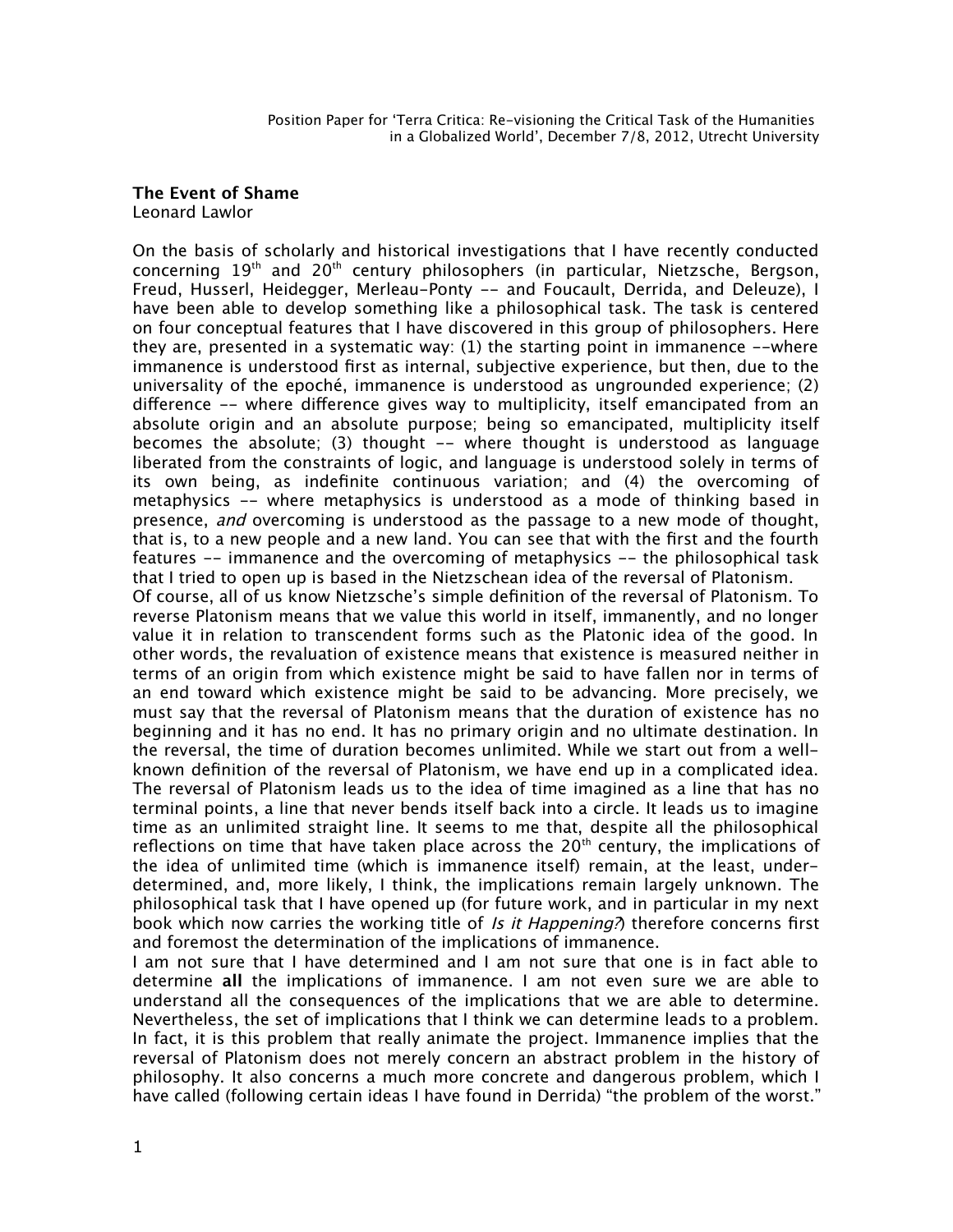The problem of the worst arises because the crucial implication of immanence is fundamental violence. The worst is a reaction to fundamental violence, a reaction that tends toward complete suicide. Yet, the worst reaction, the reaction of the worst violence arises because it thinks that it knows – it is Platonism personifed – the best; it thinks it knows the principal origin and the ultimate purpose of life. However, as we shall see, the reaction of the worst violence does not really reach the most fundamental level. At the most fundamental level, we discover that we really do not know the answer to the question of what happened (no principal origin) and we do not know the answer to the question of what is going to happen (no ultimate purpose). In this more fundamental experience of absolute non-knowledge, the pain of this violence is most acute. And, insofar as we cannot really stop the violence, the experience of pain really amounts to us feeling shame, shame that we cannot stop ourselves from collaborating in the violence and shame in the face of those others who suffer that violence. It is this feeling of shame that motivates us not to react with the worst violence against the violence that cannot be reduced. Instead, shame motivates us to let that fundamental violence be. At bottom, after all, life is violence, and letting life be life is less bad than suicide. Letting life be life is less bad than no life at all.

So, the philosophical task I am envisioning really concerns the search for a solution to this problem of the worst violence, a solution I just outlined. As I said, in order to approach a solution to this problem of the worst violence, we would need to investigate, as thoroughly as possible, the implications of immanence. To do so, we would have to investigate, frst of all, the experience of time, temporalization. If we pursued this investigation, we would see that Temporalization is a structure consisting of two contradictory forces: singularization and universalization. On the one hand, singularization forces a present moment, like the sharp point of sword, to insert itself into the fow of time. On the other hand, however, universalization forces the fow of time, like a charging army, to overrun the singularity of the moment. Time temporalizes or endures by means of the force of universalization and the force of singularization, the force of repetition and the force of event. These two elements of repetition (or universalization) and event (or singularization) are irreducibly connected to one another but without unifcation. In other words, these two forces are necessarily bound to one another and necessarily dis-unifed or non-coincidental, cracked apart like a wound and yet linked together like a suture. The paradoxical relation of the two forces – the limit between them is essentially divisible -- implies that the self-relation (or the correlation) which temporalization makes possible is never simply "auto," never simply the same; it implies that auto-afection is always at the same time, really and necessarily, hetero-afection. Thanks to the two forces of temporalization, immanence therefore dissolves into multiplicity; the inside is in the outside or the outside contaminates the inside; instead of an "I," there is a "we" (but a necessarily incomplete "we"); and fnally, instead of us thinking we have the power to hear ourselves speak (which is the very ground of autonomy), we fnd ourselves in an experience of inability. The necessity of these two forces is so strong that we are powerless not to obey their commands, even though their commands cannot be reconciled. Indeed, the experience we are describing is the experience of undecidability. How can we decide – and yet we must decide – when there is no choice but to singularize and to universalize? We must singularize and at the same time we must universalize. The fundamental struggle of the two forces internal to all experience amounts to an irremediable injustice or an irreducible violence, right in me. The violence is so intense that I fnd myself saying to myself "I am at war with myself."